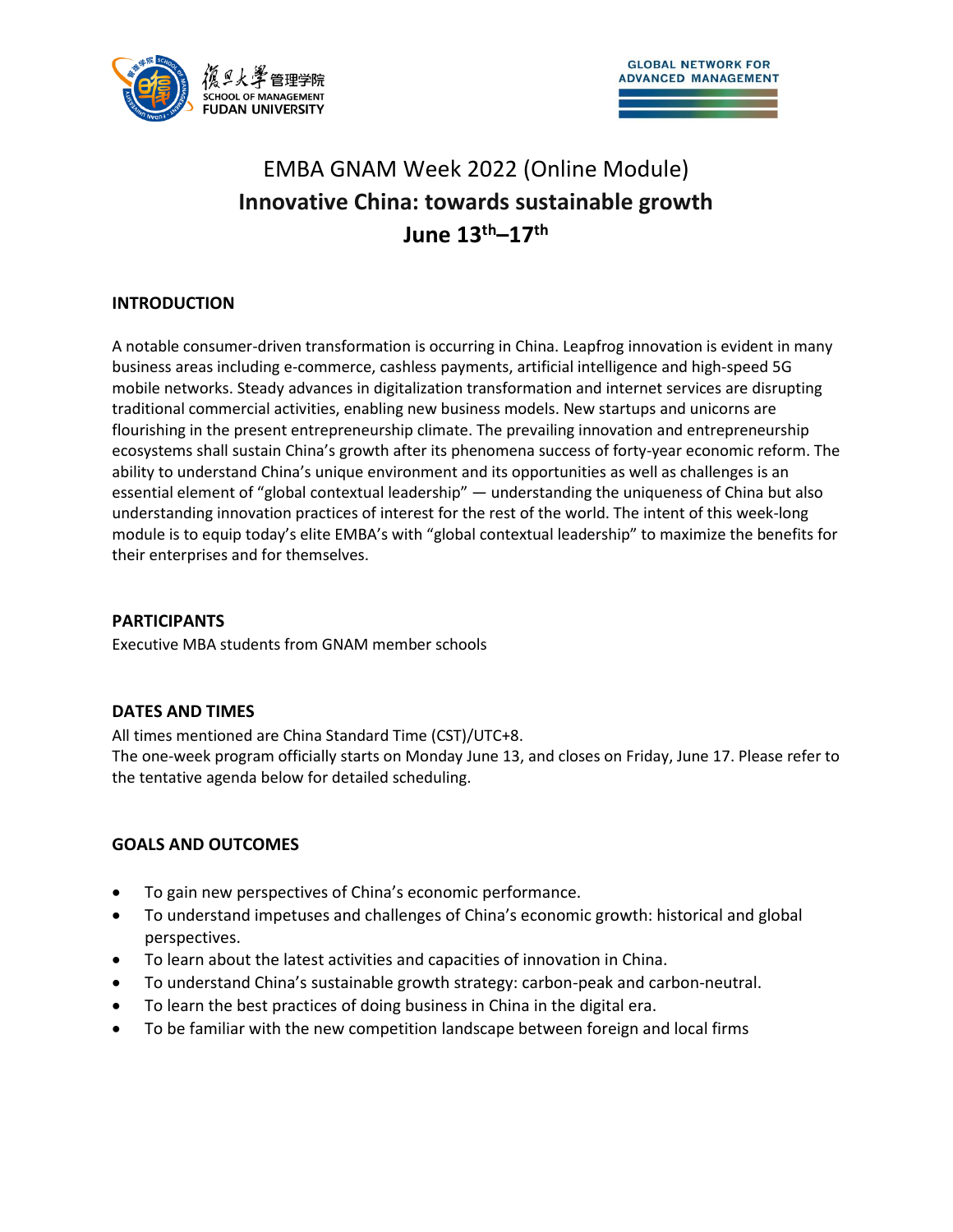

#### **MODULE FORMAT**

- **Lectures**
- Industry & practitioners sharing
- Pre-course discussions
- Group presentations & reflections

#### **PRE-WORK**

Each participant is expected to complete pre-work prior to the module, including assignment, case studies, pre-readings, and videos/podcasts.

### **Monday Module (6/13)**

### **Pre-course readings:**

- 1. The Great Tech Rivalry: China vs the U.S., by Graham Allison, Kevin Klyman, Karina Barbesino, Hugo Yen, Harvard Kennedy School, 2021.
- 2. 14th Five-year Plan: China's Road Map to 2025, by Guoxiong Zhang, The Economist Group, 2021.

#### **Tuesday Module (6/14)**

**Pre-course readings** (\*participants are self-responsible for following materials)**:**

- 1. McKinsey & Company, *Understanding Chinese Consumers: Growth Engine of the World*, 2021
- 2. R.M. Abrami, W.C. Kirby, and F.W McFarlan, Why China Can't innovate, *Harvard Business Review* March, 2014
- 3. Spotlight Series, Understanding China, *Harvard Business Review* May-June, 2021
- 4. *Luckin Coffee (A): Caffeine-fueled Growth?* Harvard Business School Case, No. 9-721-370, 2021
- **Topics for pre-class discussion:**
	- 1. What are the target segments and the value propositions for Starbucks and Luckin? How do they differ? What is the unique selling propositions (USP) for each firm?
	- 2. Going ahead, what should Starbucks do to more effectively compete against Luckin?

# **Wednesday Module (6/15)**

- **Pre-course readings** (\*participants are self-responsible for following materials)**:**
	- 1. *JD: Envisioning the Future of Retail (A)&(B)*. (2019). Feng Zhu, Shirley Sun. Harvard Business School Case.
	- 2. *Pinduoduo*. (2019). Feng Zhu, Krishna G. Palepu, Bonnie Yining Cao and Dawn H. Lau. Harvard Business School Case. Publication Date: September 23, 2019
- **Topics for pre-class discussion:**
	- 1. What is the major competitiveness of JD and Pinduoduo?
	- 2. Will the business model of Pinduoduo work in your country? Why?

# **Thursday Module (6/16)**

- **Pre-course readings:** 
	- 1. GE's \$1 Billion Software Bet by MIT Review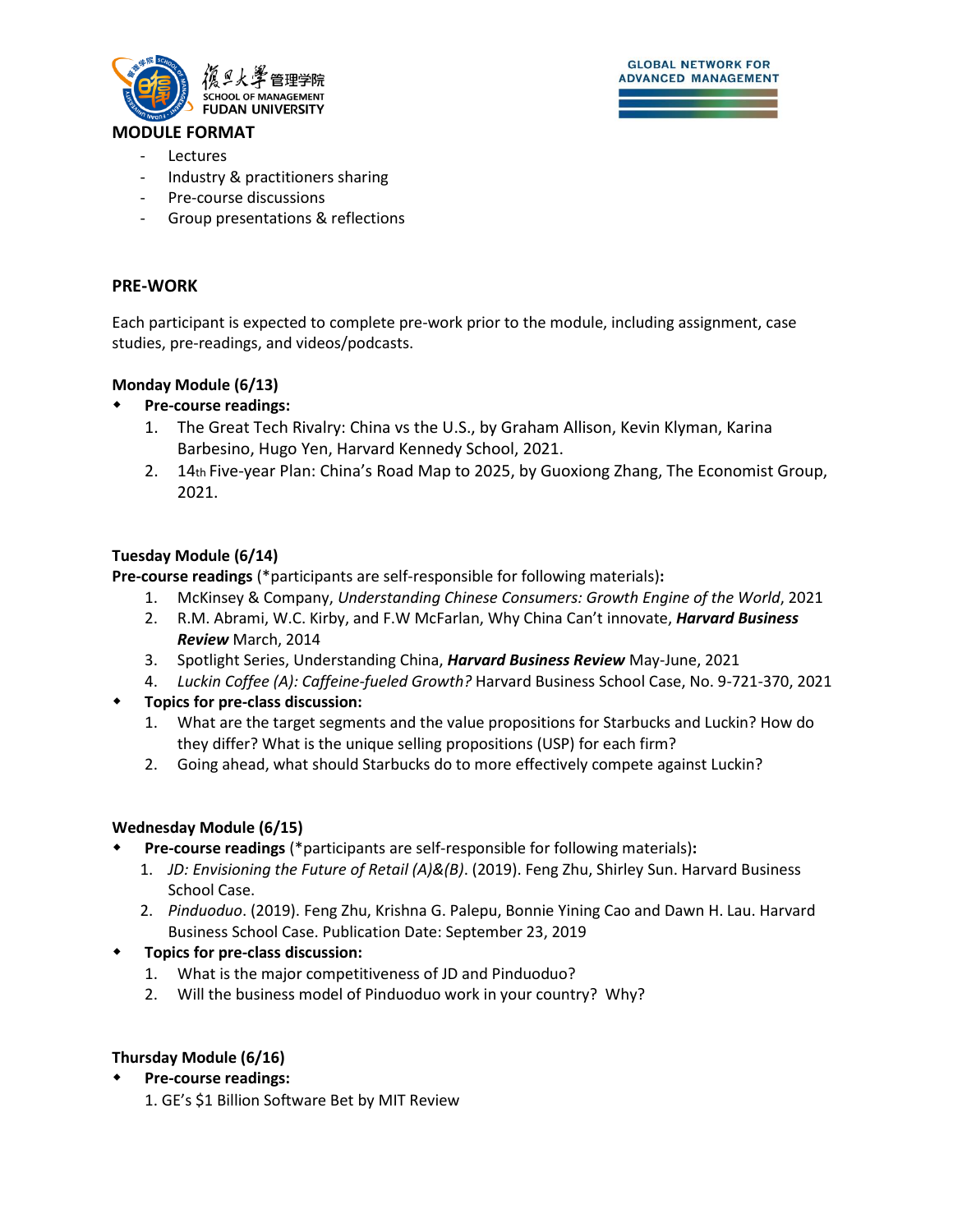

2. GE Digital: Building the Platform for the Industrial Internet with Pivotal Cloud Foundry and Pivotal Greenplum by Pivotal Software

# **Topics for pre-class discussion:**

1. In 2004, GE has reigned as the most valuable company. In 2014, GE sold as much software revenue as Salesforce.com, but GE's current market cap today (\$123 bln) is almost half of that of Salesforce.com today (\$213 bln). If we were in 2014, how could we better advise GE to achieve the same growth of digital revenue as Salesforce.com?

2. GE was a fortune 500 company, but why couldn't GE attract the best digital software engineers and data scientists? What would be the solution to create a world-class digital R&D center? 3. Why did GE invest into Pivotal?

Note: to know the current state of GE Digital, you can find additional reading by HBS (optional) https://www.hbs.edu/faculty/Pages/item.aspx?num=52305

# **GRADING**

Each student will be graded with letter grades according to the following scale

# Composition

20% Online class attendance 30% Online class participation 50% Group presentation on the last day

# Group Presentation:

5-6 students are expected to work as a team on a specified case and present their group case analysis on the last day. Each group will have 15 minutes to present and 5 minutes for Q&A. Group presentation will be evaluated by other groups and the instructor. Evaluation criteria will include Feasibility, Theory, Information Richness, and Analysis. Cases will cover both Chinese and international companies.

Details of grouping and presentation subjects will be developed after student's information is available.

**Scale** 

A = 90% or above of total course point

- $B = 75 89%$
- $C = 60 74%$
- $F = 59\%$  and below

Grades will be sent directly to member schools' coordinators after completion of the program